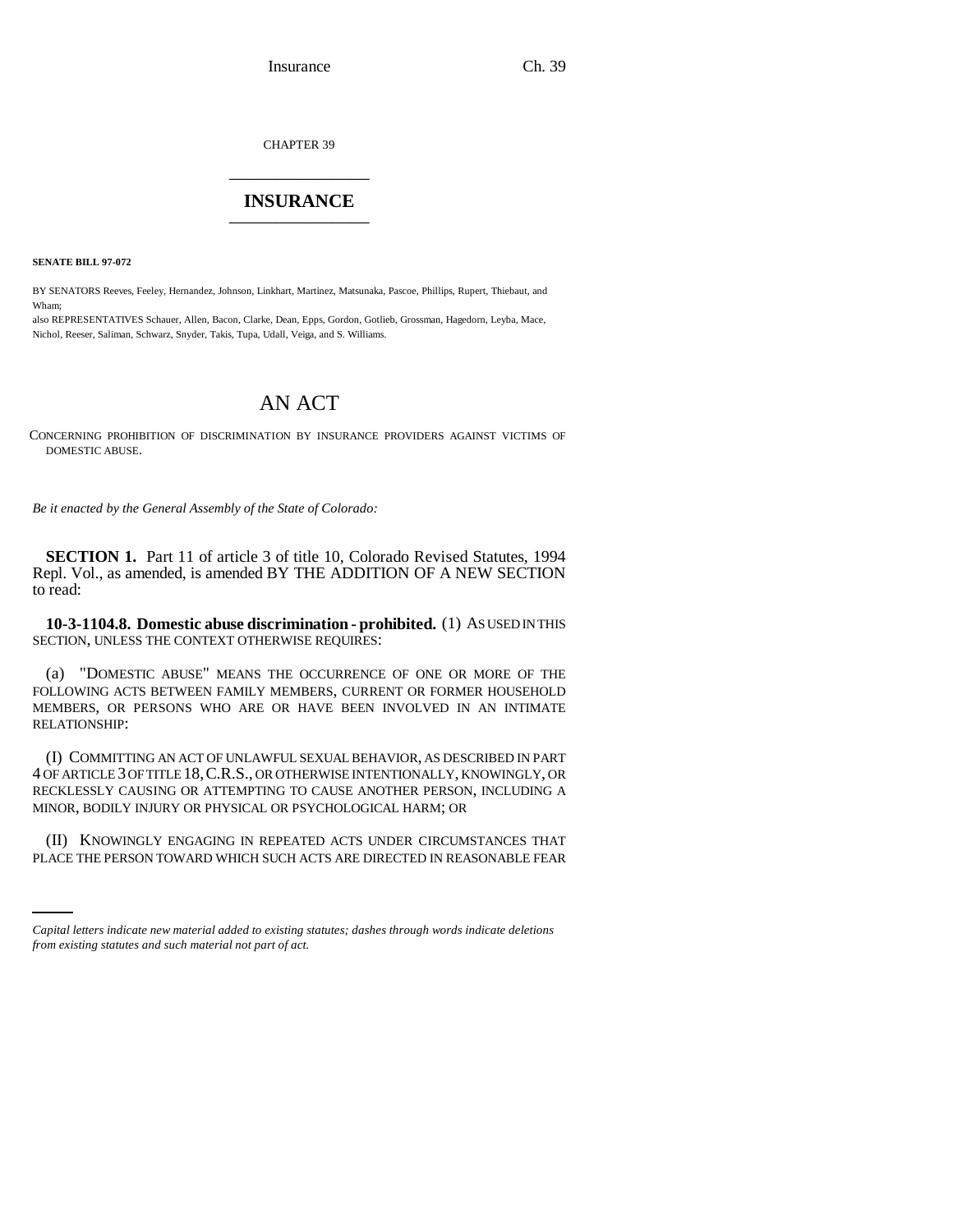OF BODILY INJURY OR PHYSICAL OR PSYCHOLOGICAL HARM; OR

(III) SUBJECTING ANOTHER PERSON TO FALSE IMPRISONMENT; OR

(IV) INTENTIONALLY, KNOWINGLY, OR RECKLESSLY CAUSING OR ATTEMPTING TO CAUSE DAMAGE TO PROPERTY SO AS TO INTIMIDATE OR ATTEMPT TO CONTROL THE BEHAVIOR OF ANOTHER PERSON.

(b) "DOMESTIC ABUSE RELATED MEDICAL CONDITION" MEANS A MEDICAL CONDITION SUSTAINED BY A VICTIM OF DOMESTIC ABUSE THAT ARISES IN WHOLE OR IN PART OUT OF AN ACT OR PATTERN OF DOMESTIC ABUSE.

(c) "DOMESTIC ABUSE STATUS" MEANS THE FACT OR PERCEPTION THAT A PERSON IS OR HAS BEEN A VICTIM OF DOMESTIC ABUSE, IRRESPECTIVE OF WHETHER THE PERSON HAS SUSTAINED A DOMESTIC ABUSE RELATED MEDICAL CONDITION.

(d) "VICTIM OF DOMESTIC ABUSE" MEANS A PERSON AGAINST WHOM ANY OF THE ACTS SPECIFIED IN PARAGRAPH (a) OF THIS SUBSECTION (1) HAS BEEN DIRECTED BY ANY OF THE PERSONS SPECIFIED IN SAID PARAGRAPH (a).

(2) THE FOLLOWING ARE UNFAIR METHODS OF COMPETITION AND UNFAIR OR DECEPTIVE ACTS OR PRACTICES IN THE BUSINESS OF INSURANCE BY INSURERS LICENSED IN THIS STATE, THEIR EMPLOYEES, OR THEIR PRODUCERS:

(a) DENYING, REFUSING TO ISSUE, REFUSING TO RENEW, REFUSING TO REISSUE, CANCELING, OR OTHERWISE TERMINATING AN INSURANCE POLICY OR RESTRICTING COVERAGE ON ANY PERSON SOLELY BECAUSE OF THAT PERSON'S DOMESTIC ABUSE STATUS; OR

(b) ADDING ANY SURCHARGE OR RATING FACTOR TO A PREMIUM OF AN INSURANCE POLICY SOLELY BECAUSE OF AN INSURED'S DOMESTIC ABUSE STATUS; OR

(c) DIRECTLY OR INDIRECTLY ASKING AN INSURED OR AN INSURANCE APPLICANT ABOUT THAT PERSON'S DOMESTIC ABUSE STATUS UNLESS RELATED TO THE PROVISION OF APPROPRIATE MEDICAL OR MENTAL HEALTH SERVICES TO AN INSURED AS PROVIDED BY THE INSURANCE CONTRACT OR HEALTH MAINTENANCE ORGANIZATION, BUT SAID INFORMATION SHALL NOT BE RELEASED WITHOUT SPECIFIC, SEPARATE AUTHORIZATION FROM THE INSURED; OR

(d) DISCLOSING OR TRANSFERRING BY INSURERS LICENSED IN THIS STATE, THEIR EMPLOYEES, OR THEIR PRODUCERS ANY INFORMATION RELATING TO A PERSON'S DOMESTIC ABUSE STATUS OR A PERSON'S DOMESTIC ABUSE RELATED MEDICAL CONDITION AS IT RELATES TO A PERSON'S FAMILY, HOUSEHOLD, SOCIAL, OR EMPLOYMENT RELATIONSHIP WITH A VICTIM OF DOMESTIC ABUSE, EXCEPT:

(I) TO THE EXTENT REQUIRED IN THE ORDINARY COURSE OF BUSINESS AND CONSISTENT WITH PARAGRAPH (a), (b), OR (c) OF THIS SUBSECTION (2);

(II) TO THE EXTENT REQUIRED FOR COMPLIANCE WITH DOMESTIC ABUSE REPORTING LAWS OR WITH AN ORDER OF A COURT OF COMPETENT JURISDICTION; OR